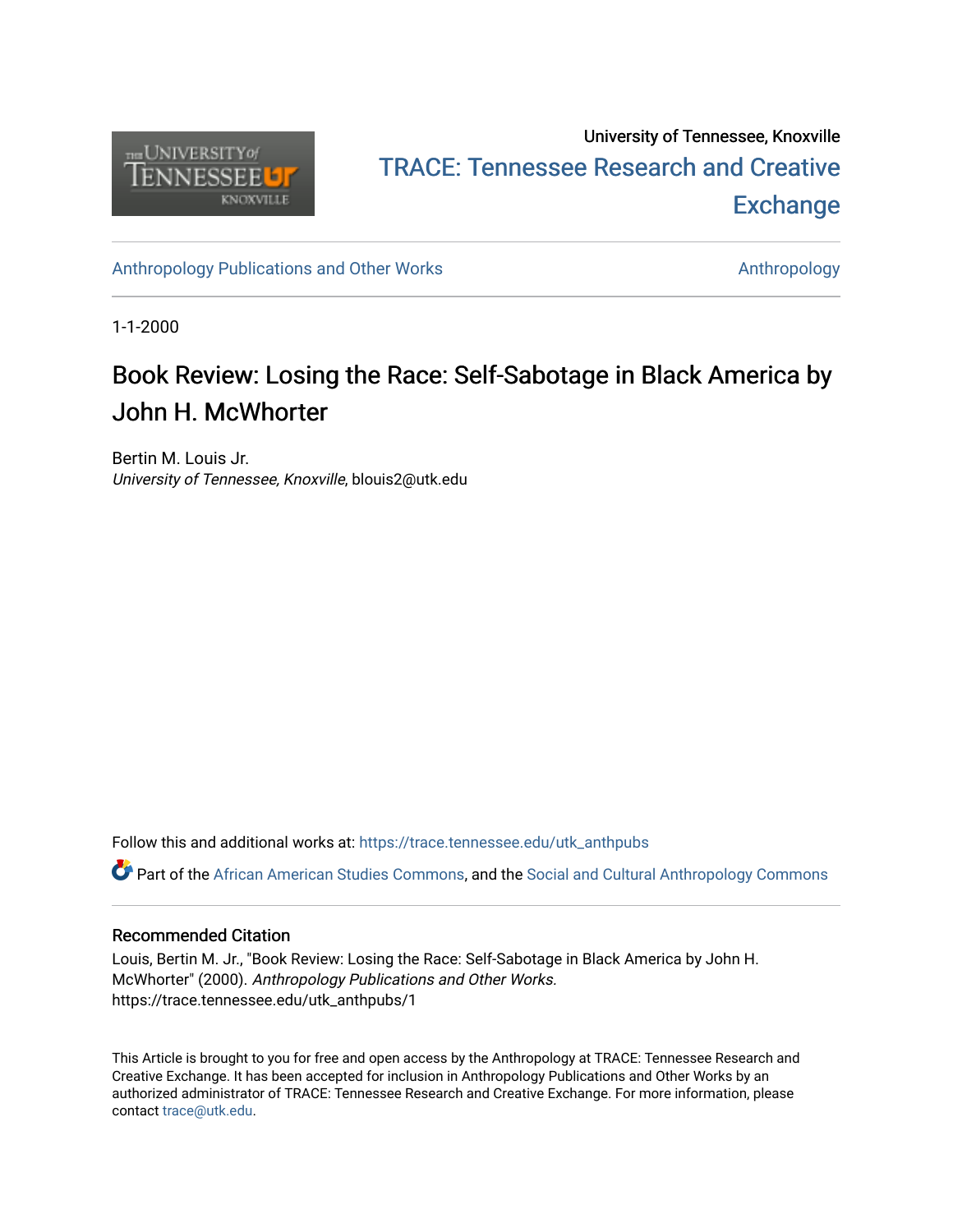oppression on colonial subjects, and his advocacy of direct political—even violent—action as a remedy. Although the Black Panther Party would send delegates to the First Pan-African Cultural Festival, held in Algiers in 1969, African American participation in such international gatherings was largely insignificant after the mid-1950s.

By the time of the 1969 Algiers festival, the former French colonies in Africa had become established independent states. Conference participants from the African continent were more likely to be officials from cultural ministries than individual artists. But those cultural ministries failed to build a climate or the necessary mechanisms for an independent African publishing industry. The dependence of African institutions on the technology and distribution networks of the West continues to afflict publishing on the continent, and to deny African writers the opportunities they can enjoy abroad.

More than two-thirds of *Black Paris* is devoted to interviews with, and analyses of, the works of contemporary African writers in the city among whom the concept of Parisianism holds sway. Jules-Rosette contrasts it with negritude: "While negritude idealizes images of Africa, Parisianism questions their existence. In Parisianism, the return voyage to Africa culminates in a disappointing fantasy. In spite of their emphasis on Paris as a setting and an ideological space, the writers of Parisianism reject the notion of responsible assimilation in favor of solitary rebellion. They eschew labels and limits without denying the persistence of discrimination, blockage, and racism" (p. 193). Analyses of these works would have benefited greatly from comparisons of Jules-Rosette's findings and conclusions with those reported in earlier studies; moreover, excessive repetition of quotes from the interviews mars her own analytical material. Despite these drawbacks, however, Jules-Rosette has deftly illuminated part of the African Diaspora's landscape and set forth plainly why the search by individual African artists for identity continues. Q

*Losing The Race: Self-Sabotage in Black America.* John H. McWhorter. New York, NY: The Free Press (a Division of Simon & Schuster, Inc.),  $2000$ .  $xy + 285$  pp. (Cloth US\$24.00)

#### BERTIN MAGLOIRE LOUIS, JR.

*Washington University in Saint Louis,* Department of Anthropology

John McWhorter. a black Linguistics professor at the University of California, Berkeley, maintains that EOLITO

affirmative action contributes to lowered expectations for African American students, and compromises their intellectual efforts in American universities. Affirmative action should be abolished, he concludes, because it prevents black students from achieving their true academic potential. McWhorter theorizes that the root of this problem cannot be traced to structural inequalities in the United States, especially unequal power relations, between black and white people, but to specific African American ideological and behavioral patterns that undermine Black American well-being. His central hypothesis is that these patterns coalesce in three "cults" which are endemic to Black American culture: Victimology, Separatism, and Anti-Intellectualism.

The Cult of Victimology. the belief that all black people suffer and are injured by racism, explains why African Americans have not been as successful as other racial and ethnic groups. The Cult of Separatism refers to what McWhorter considers the narrowness of Black American scholarship, exemplified by a lack of commitment to the objective assessment of intellectual issues, and rigorous debate of relevant theories and methods, as well as by an obsession with topics which pertain only to Blacks, Africa, and the African Diaspora. The Cult of Anti-lntcllectualism is a tendency among African Americans to attribute low course grades or poor performance on standardized tests to racially marked cultural differences, and to characterize book learning and the pursuit of knowledge as peculiarly "White" endeavors. McWhorter contends that these defeatist cults have been woven into the very fabric of Black American life. Deeply embedded in the ideologies, rituals, and everyday practices of a peculiarly African American culture, the effects of the three cults are evident in language use. speech inflection, hairstyles, dress, and body language among Blacks.

For McWhorter. culture is learned behavior shared by a social group, and transmitted from generation to generation. Thus, under the influence of the three cults, black culture ultimately prevents African Americans from enjoying the possibilities of freedom, opportunities for success and high academic achievement, and full integration into American society. None of these ideas will be new to readers familiar with the static concept of culture, and understanding of its effects, popularized during the 1960s by anthropologist Oscar Lewis.

In influential books on Mexican and Puerto Rican families. Lewis (1959 and 1966) argued that the poor adapted to a set of objective conditions, poverty its chief element, established by the larger capitalist society, and transmitted these adaptations intergenerationally as learned behavior through primary and secondary socialization. The result was a "culture of poverty" (Lewis 1968). Having applied this conceptual framework to two